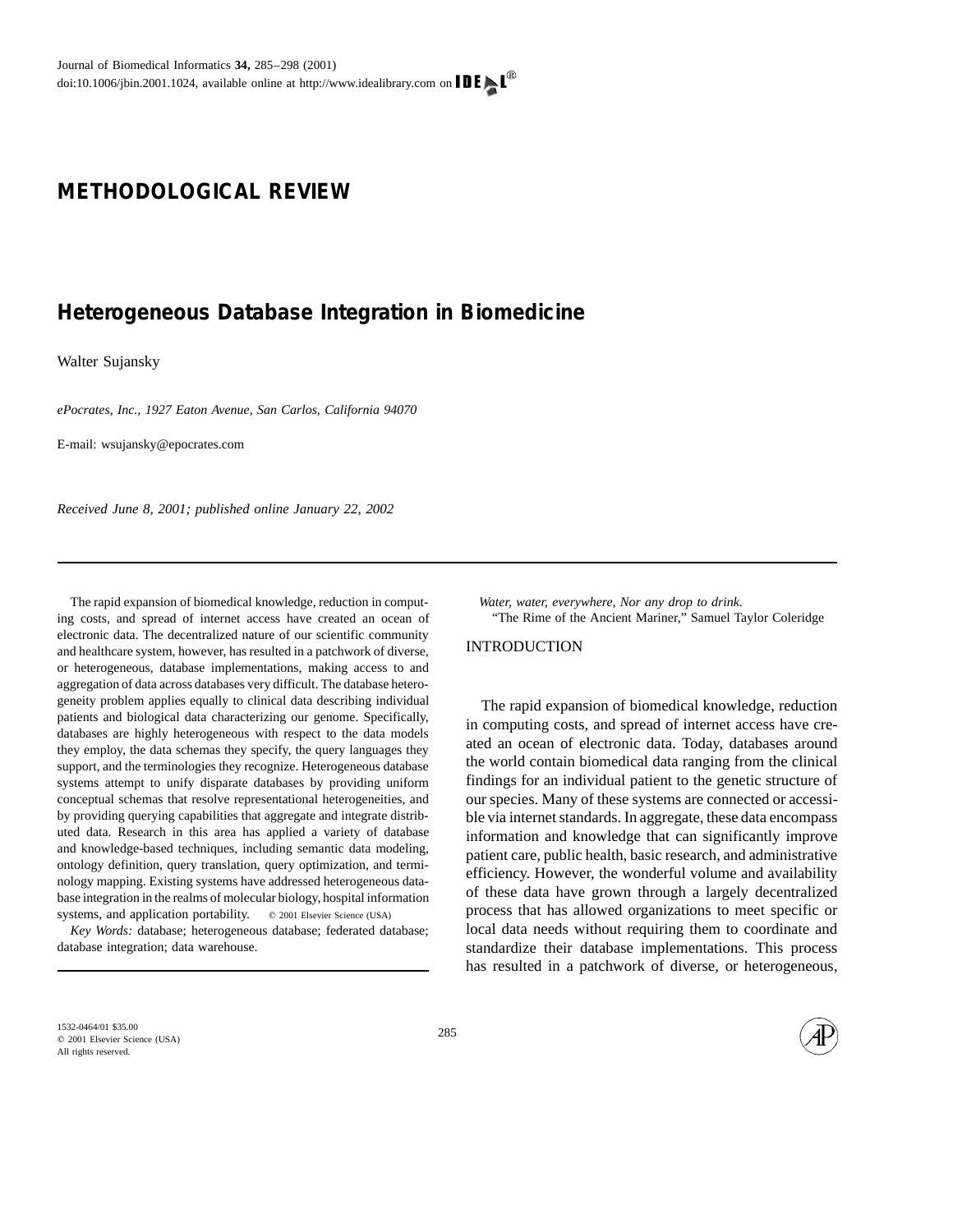database implementations, making access to and aggregation mammography data that are collected and stored in databases of data across implementations very difficult from a practical across the United States [1].

resources now exist for molecular biologists that together *3. Integration for application portability.* The standardcharacterize the genomic, proteinomic, and clinical features ization of access to semantically similar information at dispaof many diseases. However, most biologists must learn sev- rate sources. For example, a universal database interface for eral different user interfaces to access and cross-reference decision-support applications that allows them to be shared all these data, and many types of useful information requests across institutions with no modifications to their implemenare not possible, although the data to answer them are avail- tations [8]. able.

The creation of software systems to overcome these problems may seem to be a simple matter of "programming." Heterogeneous Database Systems

similar data from multiple heterogeneous sources. For exam-<br>2. Local autonomy. Each constituent database has the

perspective. The practical problems of heterogeneous data-<br>base integration create a large gap between the potential and<br>the realized value of electronically stored data.<br>For example, many hospitals have information system

In actuality, very significant theoretical barriers impede the<br>
integration of heterogeneous database systems (HDBS) are computa-<br>
integration of heterogeneous database integrations fat provide<br>
data themselves, that is, t prior to the establishment of the HDBS and are coordinated much more loosely. Specifically, HDBSs have the following<br>characteristics [9]:<br> $\frac{1}{2}$  characteristics [9]:

The process of heterogeneous database integration may<br>be defined as "the creation of a single, uniform query inter-<br>face to data that are collected and stored in multiple, hetero-<br>geneous databases." Several varieties of h *1. Vertical integration.* The aggregation of semantically sentations and the data-access methods at the sites may differ.

ple, a "virtual repository" that provides centralized access to right to control access to its own data by the HDBS and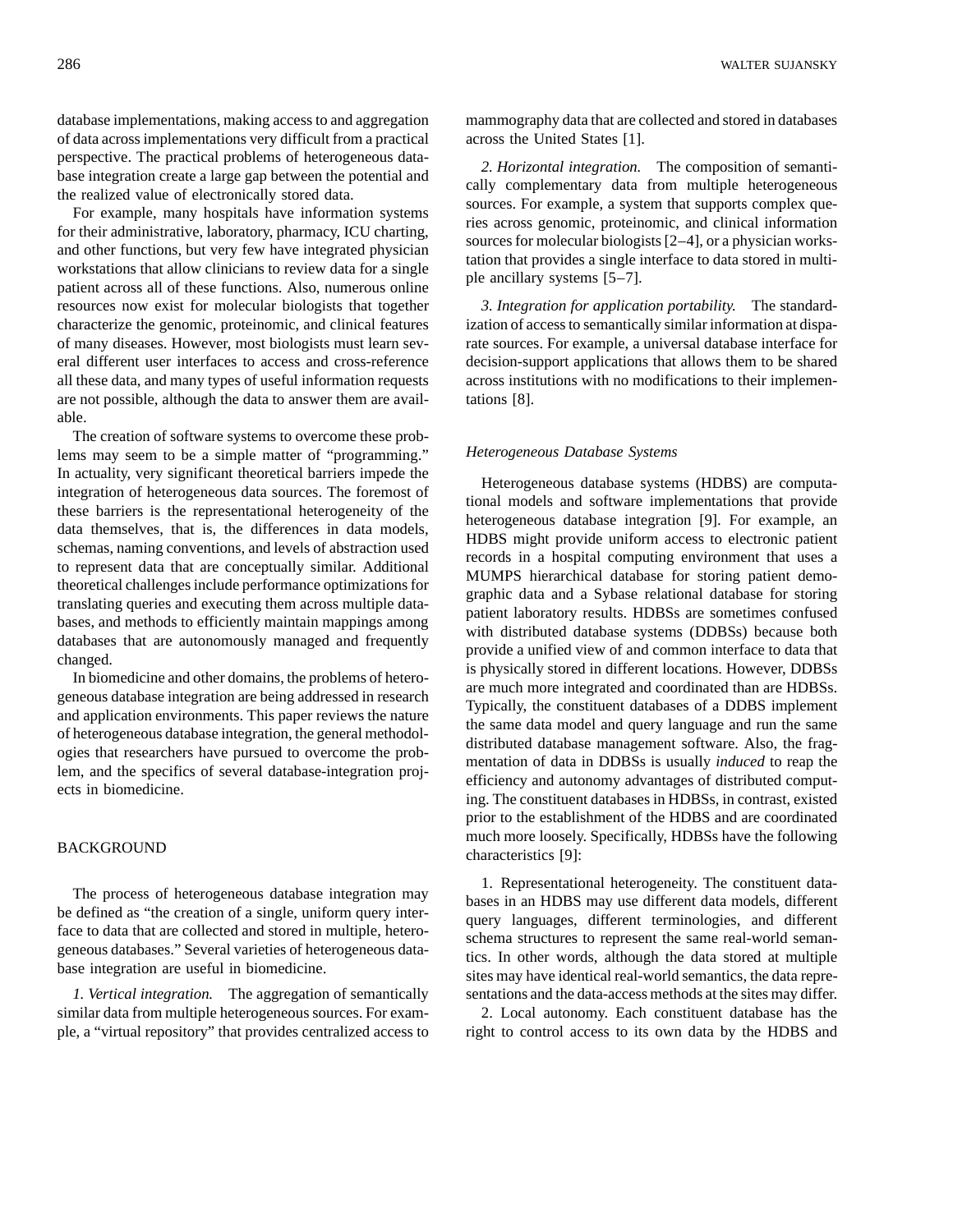independently of the HDBS. Most decisions regarding the average of two or three times per year). The databases are representation and manipulation of data are made by local designed and maintained to meet local needs, and changes database administrators to accommodate local system needs are made independently of the integrated database structure. (such as functionality, performance, and cost). The member- 6. Updates to local databases occur frequently, and value ship of the database in a heterogeneous database system is is placed on timely access to the newest data. incidental to the primary purpose of the database.

3. Bottom-up integration. Whereas DDBSs induce the distribution of data that were previously integrated to achieve<br>
efficiency benefits, HDBSs integrate data that were pre-<br>
viously distributed to achieve interoperability benefits. Bot-<br>
Heterogeneous Database Integration tom-up integration implies that the HDBS must provide an The core of the database-integration problem is that indeinterface to diverse, preexisting information systems without pendently developed and maintained databases are heterogerequiring extensive modifications of preexisting software. neous with respect to their *query models*. Informally, a query

of constituent database systems will (and should) persist, 1. The abstract *model* of data representation that applies despite standardization efforts. This certainly is a realistic to the database (for example, can the data be thought of as model for biomedical databases around the world in the represented by unstructured text files, by relational tables, foreseeable future. or by the tree structure of a hierarchical database?);

tions to provide a context to the challenges of heterogeneous query must compare or join?);<br>database integration. The following requirements are 3. The *language* for specify adapted from [10]: cessed by the database, including syntax and semantics (for

1. Database heterogeneity is here to stay, at a variety<br>of levels. Despite efforts and advancements in the area of<br>standards, a single model for biomedical databases will<br>not emerge.<br>2. Users and applications must be able information need. The task of heterogeneous database integration is to create

the existence, physical location, access mechanism, or models of constituent databases and allows users and proschema of the underlying local databases. <br>grams to access data from the constituent databases using

users and applications. The contents of the local databases erogeneous database systems, in biomedicine and other domay be maintained autonomously and locally. mains, provide this service, although the general strategies

it has the ability to access and manipulate its own data 5. The schemas of local database change quickly (on

The goal of an HDBS is to provide database transparency<br>to users and application programmers, that is, to provide a<br>global and consistent database interface for applications,<br>as if the data were not distributed and all of

2. The *schema* of the specific data that are represented in the database (for example, are the names of patients *Requirements for Heterogeneous Database Integration* and the names of the medications taken by those patients represented in a single file, which the query can directly It is useful to enumerate a set of requirements and assump- access, or are they represented in different files, which the

3. The *language* for specifying queries that can be pro-

3. Users and applications should not be required to know a single "virtual" query model that encapsulates the query 4. Write access to local databases is not required by most this virtual model. Figure 1 illustrates the concept. All het-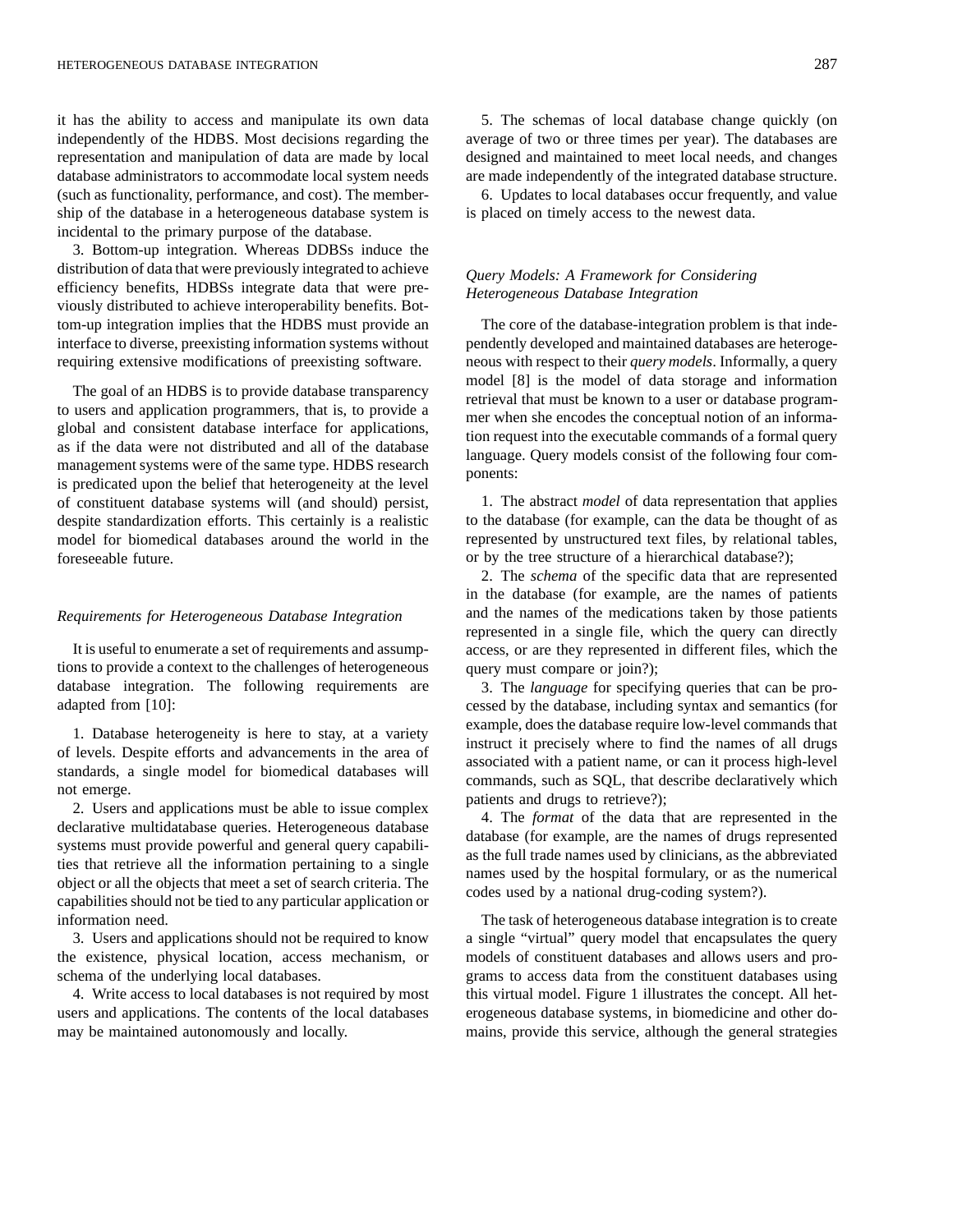

solve. The most general type of heterogeneity is that of the data models themselves. Aggregating data from relational, *Naming Differences* hierarchical, object-oriented, and flat file databases into a<br>
single representation is the first step in schema integration.<br>
However, even if all database systems were to use the rela-<br>
tional model, significant represen

compositions (horizontal and vertical), differences in data rity number of the patient rather than the medical record versus metadata representation, and differences in structured number (semantic differences are addressed in the following versus free-text encodings. Alternative horizontal table de- section). Detecting these sometimes-subtle semantic distinccompositions entail different degrees of normalization that tions is among the most time-consuming aspects of database result in the same information being distributed across a schema integration.

varying number of tables. For example, the relationship between a patient and a physician may be represented in at least two ways, as shown in Fig. 2.

Alternative vertical decompositions entail different distributions of rows among one or more tables. Rows may be partitioned in certain databases across multiple tables to improve retrieval performance when most (local) queries access only a subset of all the rows. For example, the representation of inpatient and outpatient records in the database of a large hospital may be represented in at least two ways, as shown in Fig. 3.

Because the relational model has no constructs for repre-**FIG. 1.** The encapsulation of local query models provided by senting type hierarchies directly, such hierarchies may be heterogeneous database systems. encoded in a variety of ways in relational databases, and these encodings entail differences in the use of data and metadata. For example, the encoding of two types of serum electrolyte results, serum sodium and serum potassium, may and specific technologies that they employ differ signifi- be represented in at least three ways, involving the use of cantly. table names, field names, or field values, as shown in Fig. 4. Note that the alternative encodings represent exactly the same semantic information.

THE CRUX OF THE PROBLEM:<br>
REPRESENTATIONAL HETEROGENEITY<br>
REPRESENTATIONAL HETEROGENEITY<br>
Structured versus free-text encodings are very common<br>
sources of heterogeneity and entail differences in the distri-<br>
bution of pri sus concatenated in one field. Common examples include The largest barrier to heterogeneous database integration<br>is the separation or concatenation of laboratory result values<br>in the variety with which similar data are represented in<br>different databases, i.e., representational

is discriminating differences that are solely syntactic from *Structural Differences*<br>gle, "MRN" versus "Patient ID" is a semantic rather than<br>ple, "MRN" versus "Patient ID" is a semantic rather than Structural differences may consist of alternative table de- naming difference if "Patient ID" denotes the social secu-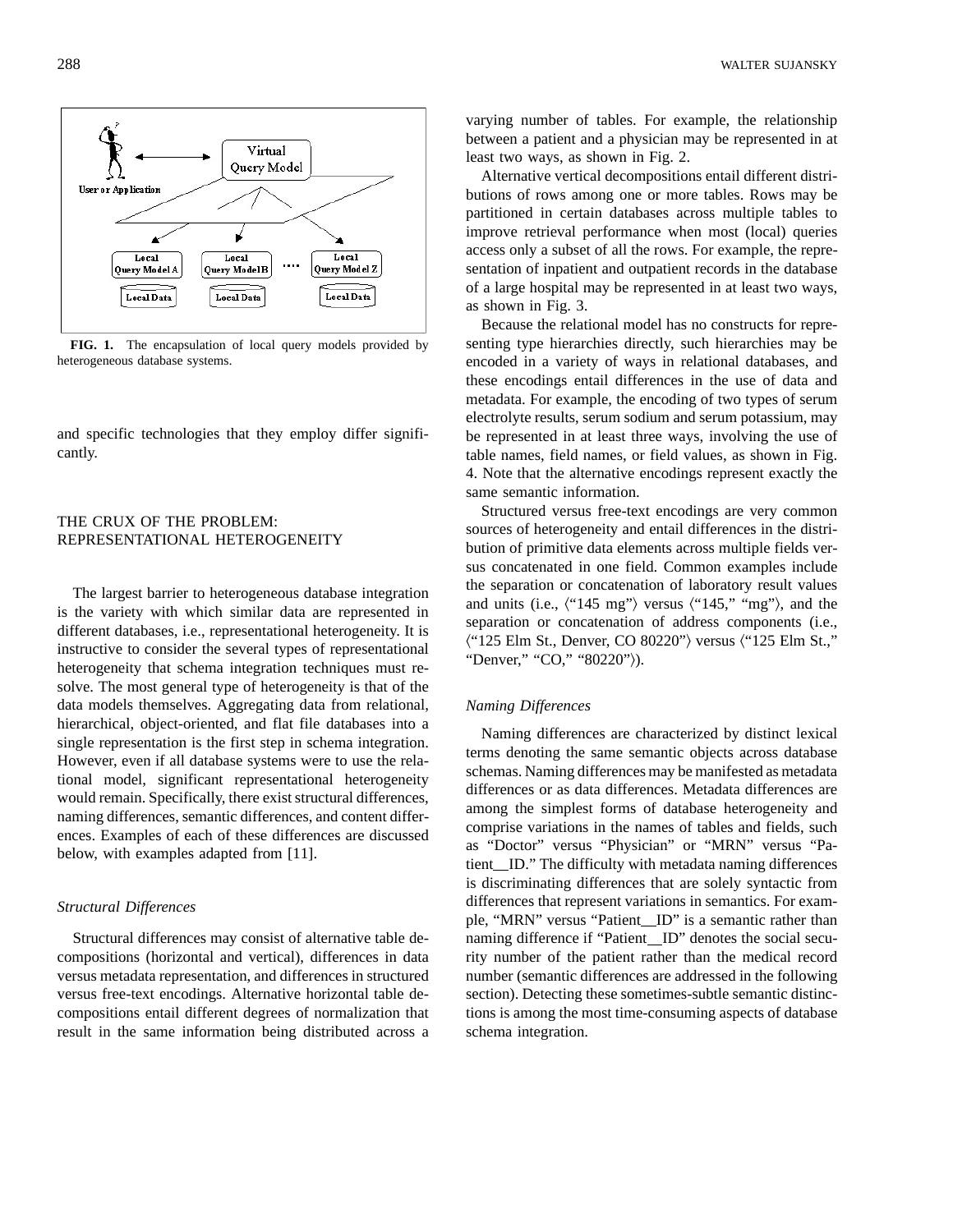| Database A     |            |                  |           |           |  |           |          |          |          |        |
|----------------|------------|------------------|-----------|-----------|--|-----------|----------|----------|----------|--------|
|                |            | <b>PHYSICIAN</b> |           |           |  |           |          |          |          |        |
| MRN            | LName      | DOB              | MD SSN    |           |  | MD SSN    |          | MD LName |          | MD DOB |
| 147564773      | Jones      | $12 - 2 - 57$    | 845798778 |           |  | 845798778 | Mason    |          | 11-17-58 |        |
| 276574837      | Flynn      | $3 - 25 - 62$    | 845798778 |           |  |           |          |          |          |        |
| Database B     |            |                  |           |           |  |           |          |          |          |        |
| <b>PATIENT</b> |            |                  |           |           |  |           |          |          |          |        |
|                | <b>MRN</b> | LName            | DOB       | MD SSN    |  |           | MD_LName | MD DOB   |          |        |
|                | 147564773  | Jones            | 12-2-57   | 845798778 |  | Mason     |          | 11-17-58 |          |        |
|                | 276574837  | Flynn            | 3-25-62   | 845798778 |  | Mason     |          | 11-17-58 |          |        |
|                |            |                  |           |           |  |           |          |          |          |        |

**FIG. 2.** Alternative horizontal table decompositions.

instances in heterogeneous databases. Examples include in biomedicine, however, go beyond syntactic (naming) dif-<br>variations in the naming of diseases ("MI" versus "myocar-<br>ferences to the more difficult issue of semantic variations in the naming of diseases ("MI" versus "myocardial infarction") and test names ("Na" versus "Serum Na" versus "Serum sodium"). In the biomedical domain, where nomenclature is complex, sometimes ad hoc, and often over- *Semantic Differences* lapping, this "vocabulary problem" is a significant issue for<br>any system that seeks to aggregate or compare data collected at distinct sites. A subfield of medical informatics is devoted names, field names, and data values across local databases to these terminology issues, and a large government-funded are similar but not precisely equivalent to these terminology issues, and a large government-funded

Similarly, data-naming differences are characterized by terminology resource now exists to assist in mapping synon-<br>disparities among the symbols used to denote synonymous ymous terms to each other [12]. Many vocabulary pr ymous terms to each other [12]. Many vocabulary problems in biomedicine, however, go beyond syntactic (naming) dif-

Semantic differences occur when the meanings of table

|                               |                   | Database A    |                    |               |               |  |  |
|-------------------------------|-------------------|---------------|--------------------|---------------|---------------|--|--|
|                               | <b>INPATIENTS</b> |               | <b>OUTPATIENTS</b> |               |               |  |  |
| <b>MRN</b>                    | LName             | DOB           | <b>MRN</b>         | <b>L</b> Name | <b>DOB</b>    |  |  |
| 147564773                     | Jones             | $12 - 2 - 57$ | 758473882          | Collins       | $2 - 14 - 61$ |  |  |
| 276574837                     | Flynn             | $3 - 25 - 62$ | 948377290          | Hart          | $10 - 8 - 29$ |  |  |
| Database B<br><b>PATIENTS</b> |                   |               |                    |               |               |  |  |
|                               |                   |               |                    |               |               |  |  |
|                               | <b>MRN</b>        | LName         | DOB                | Type          |               |  |  |
|                               | 147564773         | Jones         | $12 - 2 - 57$      | <b>INPT</b>   |               |  |  |
|                               | 276574837         | Flynn         | $3 - 25 - 62$      | <b>INPT</b>   |               |  |  |
|                               | 758473882         | Collins       | $2 - 14 - 61$      | OUTPT         |               |  |  |

**FIG. 3.** Alternative vertical table decompositions.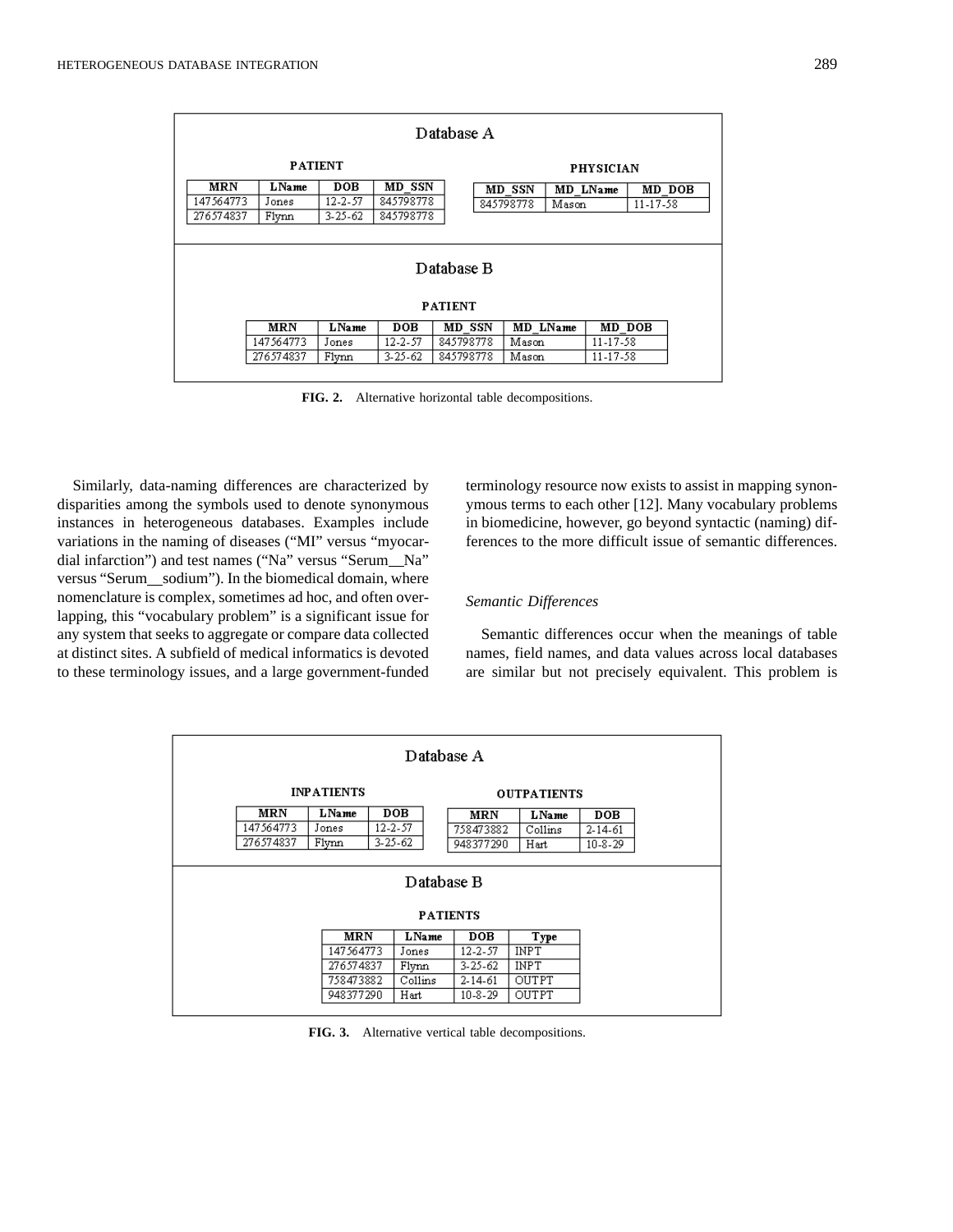| Database A                 |                        |                         |               |                         |               |       |  |  |  |  |
|----------------------------|------------------------|-------------------------|---------------|-------------------------|---------------|-------|--|--|--|--|
|                            | SERUM SODIUM RESULTS   |                         |               | SERUM POTASSIUM RESULTS |               |       |  |  |  |  |
| <b>MRN</b>                 | Datetime               |                         | Value         | <b>MRN</b>              | Datetime      | Value |  |  |  |  |
| 758473882                  | 10-08-00 0800          | 137.2                   |               | 758473882               | 10-08-00 0800 | 4.3   |  |  |  |  |
| 948377290                  | 11-14-00 2200<br>144.8 |                         |               | 948377290               | 11-14-00 2200 | 3.8   |  |  |  |  |
| Database B                 |                        |                         |               |                         |               |       |  |  |  |  |
| SERUM ELECTROLYE RESULTS   |                        |                         |               |                         |               |       |  |  |  |  |
|                            | <b>MRN</b>             |                         | Datetime      | Na Value                | K Value       |       |  |  |  |  |
| 758473882<br>10-08-00 0800 |                        |                         |               | 137.2                   | 4.3           |       |  |  |  |  |
|                            | 948377290              | 11-14-00 2200           | 144.8         | 3.8                     |               |       |  |  |  |  |
|                            |                        |                         |               |                         |               |       |  |  |  |  |
| Database C                 |                        |                         |               |                         |               |       |  |  |  |  |
|                            |                        |                         |               |                         |               |       |  |  |  |  |
| SERUM ELECTROLYE RESULTS   |                        |                         |               |                         |               |       |  |  |  |  |
|                            | Type                   |                         | Datetime      | Value                   |               |       |  |  |  |  |
|                            | Nа                     | 10-08-00 0800           |               | 137.2                   |               |       |  |  |  |  |
|                            | 758473882              | $\overline{\mathbf{K}}$ | 10-08-00 0800 |                         | 4.3           |       |  |  |  |  |
|                            | 948377290              | Na                      | 11-14-00 2200 |                         | 144.8         |       |  |  |  |  |
|                            | 948377290              | К                       | 11-14-00 2200 | 3.8                     |               |       |  |  |  |  |
|                            |                        |                         |               |                         |               |       |  |  |  |  |

**FIG. 4.** Alternative encodings of a simple type hierarchy.

particularly insidious when the labels of tables, fields, and which will support accurate query semantics at the global data values are identical across databases, but their meanings level: are, in fact, different [13]. To create a uniform query model that has well-defined semantics and produces accurate query results, these semantic differences must be recognized and resolved. Semantic differences may occur when there is no one-to-one correspondence among the *concepts* denoted by values within local databases.

For example, assume that two local databases each contains a field named BLOOD\_CULTURE\_GROWTH, which store values indicating the degree of growth observed<br>for a culture specimen in the microbiology lab. Database A<br>indicates the level of growth with the values "no\_growth,"<br>"moderate growth," and "significant growth," correspondence between the value sets of database A and be further reduced to just those two values, database B. A reasonable strategy to integrate these value database B. A reasonable strategy to integrate these value represent the "least common denominator."<br>sets would be to select the more general value set for the Additionally, cases arise in which semantic differences sets would be to select the more general value set for the<br>global schema ("no growth," "moderate growth," etc.), exist among values sets that cannot be resolved through global schema ("no\_growth," "moderate\_growth," etc.), exist among values sets that cannot be resolved through and to map the more specific values  $(0, 1+, 2+, etc.)$  to mappings. Specifically, this occurs when there is an overand to map the more specific values  $(0, 1+, 2+, \text{ etc.})$  to this set at the time data were exported or queries translated. lapping (many-to-many) correspondence between value

| Local values |               | Global values      |
|--------------|---------------|--------------------|
| 0            | $\rightarrow$ | no growth          |
| $1+$ or $2+$ | $\rightarrow$ | moderate_growth    |
| $3+$ or $4+$ | $\rightarrow$ | significant growth |

The granularity of data at the global level would<br>correspondence between the value sets of database. A and the further reduced to just those two values, since they now

This strategy would result in the following value mappings, sets. For example, assume the values in database A were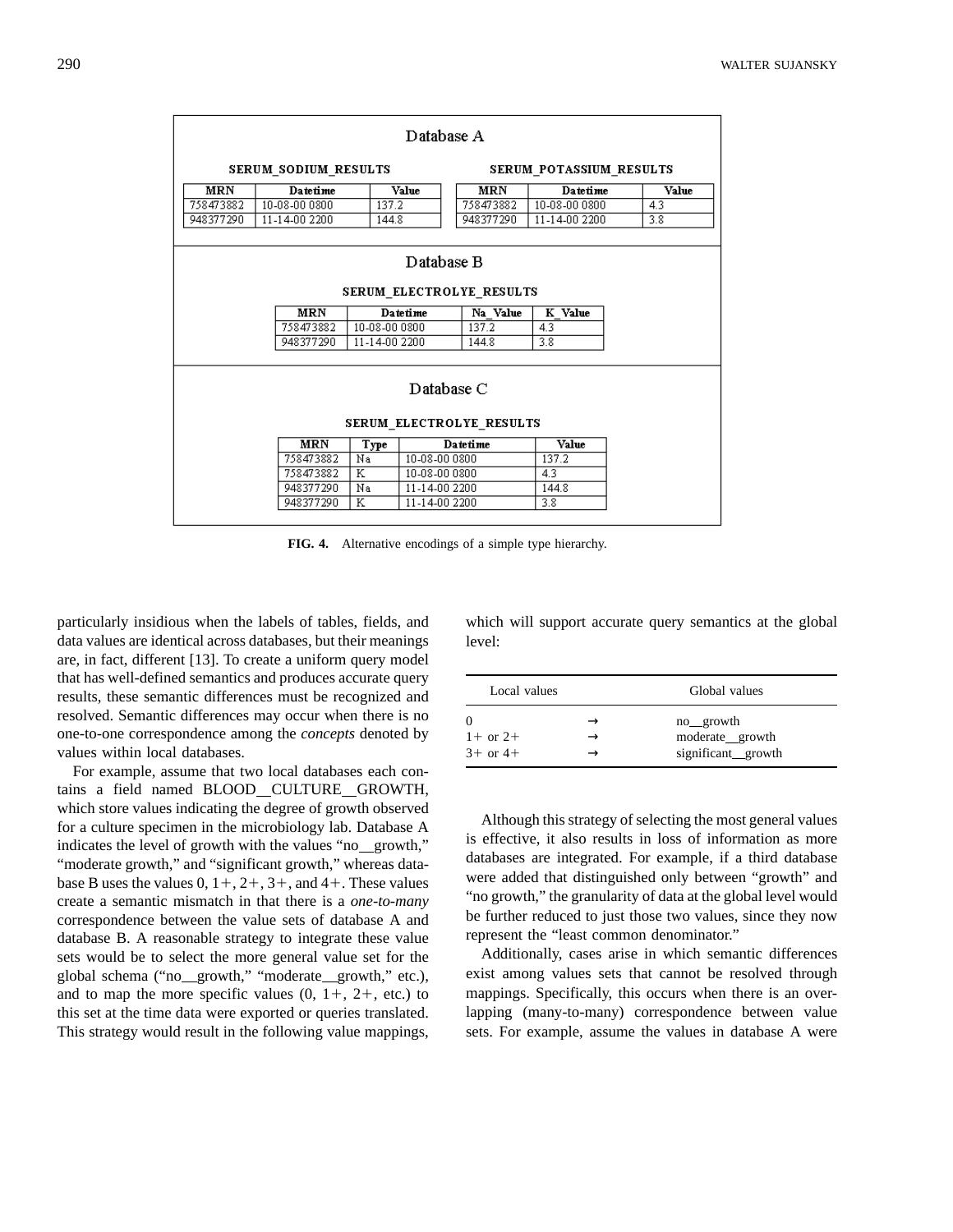

**FIG. 5.** Options for mapping test-result values, none of which resolve the semantic heterogeneity in this example.

mations. The reader may convince himself of this by examin-<br>ing the mapping options in Fig. 5. Note that none of the sented However, if the underlying local databases are the one of the global values. For example, in option 1, a query<br>
represented because they are implicit. In these cases, the<br>
requesting only values indicating "light\_or\_no\_growth"<br>
at the global level might, in fact, return an

data may be implicit, derivable, or simply missing. solve such differences.

"light or no growth" and "moderate or signifi-<br>Implicit data are usually constant, and therefore assumed, cant growth," and in database B "no growth," "light within the environment of a local database, but cannot be or\_moderate\_growth," and "significant\_growth." In this assumed in the context of the global database. For example, case, no mapping between value sets exists that guarantees an integrated database that provides a registry of all licensed semantically accurate data transformations or query transfor-<br>mations. The reader may convince himself of this by examin-<br>specialty and board certification of each physician repreing the mapping options in Fig. 5. Note that none of the sented. However, if the underlying local databases are the options result in a global value set that ensures that data membership registries of specialty societies, the specialties arriving from all local databases correspond to one and only and board certifications of stored individuals will not be one of the global values. For example, in option 1, a query correspond because they are implicit. In t

information depending on the "direction" of the computation) [14]. These types of arbitrary transformations, however, *Content Differences* illustrate the need for general-purpose functions within data-Content differences occur when data represented in one translation or query-translation software modules because local database are not directly represented in another. The declarative mappings are often not powerful enough to re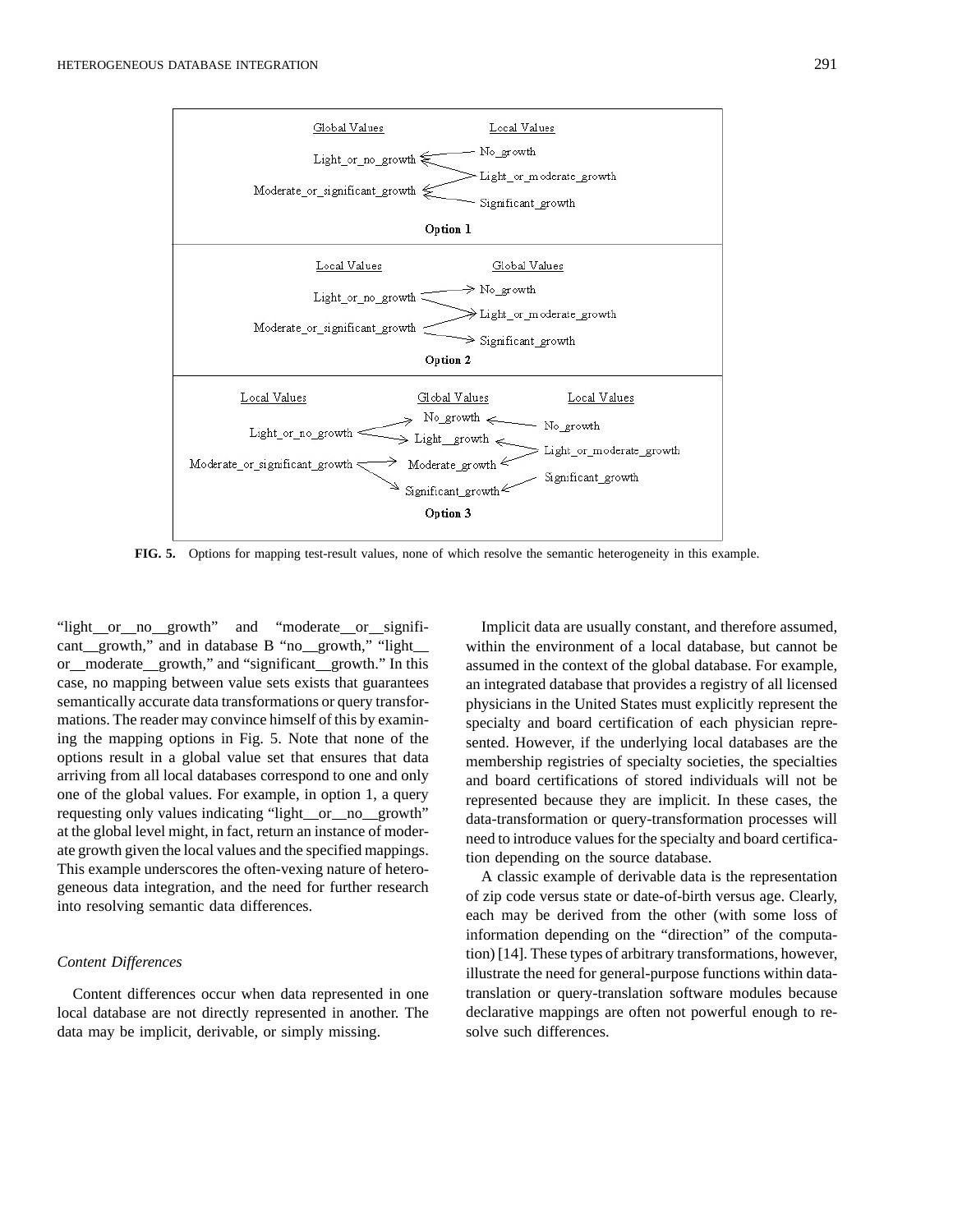global schema contains an information type that is simply rithmically translates data from the stored formats in which not available in one or more local databases. For example, they are captured to the common format. Gateways may a specific clinical facility may choose to omit patients' HIV convert data directly to the shared format [5], or they may statuses from its electronic database for purposes of confi-<br>dentiality, whereas an integrated database that tracks AIDS (such as HI 7 [18]) that is standard across database impledentiality, whereas an integrated database that tracks AIDS (such as HL7 [18]) that is standard across database imple-<br>epidemiology may include "HIV status" as a field. Typically, mentations and that subsequently can be tr epidemiology may include "HIV status" as a field. Typically, mentations and that subsequently can be translated to the a NULL value is denoted at the global level in these cases, common format. Although automating data tra a NULL value is denoted at the global level in these cases, common format. Although automating data translation re-<br>but this convention is inadequate because the meaning of duces the costs and delay of translating data thi but this convention is inadequate because the meaning of duces the costs and delay of translating data, this strategy<br>NULL values in databases is ambiguous [15]. In the case still suffers from two problems First data trans NULL values in databases is ambiguous [15]. In the case still suffers from two problems. First, data translation entails<br>of HIV status, a NULL value may signify that the status is the duplicate storage of data in both the

geneous databases, researchers in database and knowledge- The alternative strategy for providing a virtual query based systems have pursued numerous strategies and focused model is to translate queries rather than data. In this strategy,<br>the virtual query model is truly virtual and data are stored

base systems is whether they employ a data translation or query translation strategy.

Data translation involves the transformation of data from the various native formats in which they are collected and stored to a common shared format in which they can be uniformly accessed. The shared format directly implements all of the elements of a query model, enabling users and applications to ignore the specifications of the constituent query models. Data warehouses for diverse bioinformatics data [16] and clinical data repositories [5, 17] are examples of this integration strategy. Data translation may take place manually or automatically. Manual data translation, which is often used to aggregate clinical data into epidemiologic databases and disease registries, requires medical records personnel to manually abstract patient records into a format consistent with a standard clinical data set and with a standard coding scheme. Although this method certainly works, the costs and time requirements obviously inhibit the cre- **FIG. 6.** The data-translation strategy for heterogeneous database ation of many such integrated resources. integration.

The problem of missing data obviously occurs when the Automated data translation, which is more common, algoof HIV status, a NULL value may signify that the status is<br>
megative, the status is unknown, or the status is known but<br>
mavailable (the appropriate meaning in this case). Further<br>
research is required to accurately repres "procedural" representation is difficult to inspect, validate, and maintain. A procedural representation of the correspon-COMPONENTS OF HETEROGENEOUS dence between disparate data formats increases the chances DATABASE SOLUTIONS of incorrectly translating complex medical data and increases the costs of maintaining the translation algorithms when the underlying databases change. Figure 6 illustrates the flow To provide uniform interfaces (query models) for hetero- of information inherent in the data-translation strategy.

the virtual query model is truly virtual, and data are stored only in the constituent heterogeneous databases. At the time a query is issued against the virtual model, a query-transla- *Data Translation versus Query Translation* tion and query-execution engine decompose and translate The most general distinction among heterogeneous data-<br>the query into an equivalent set of local queries. The local

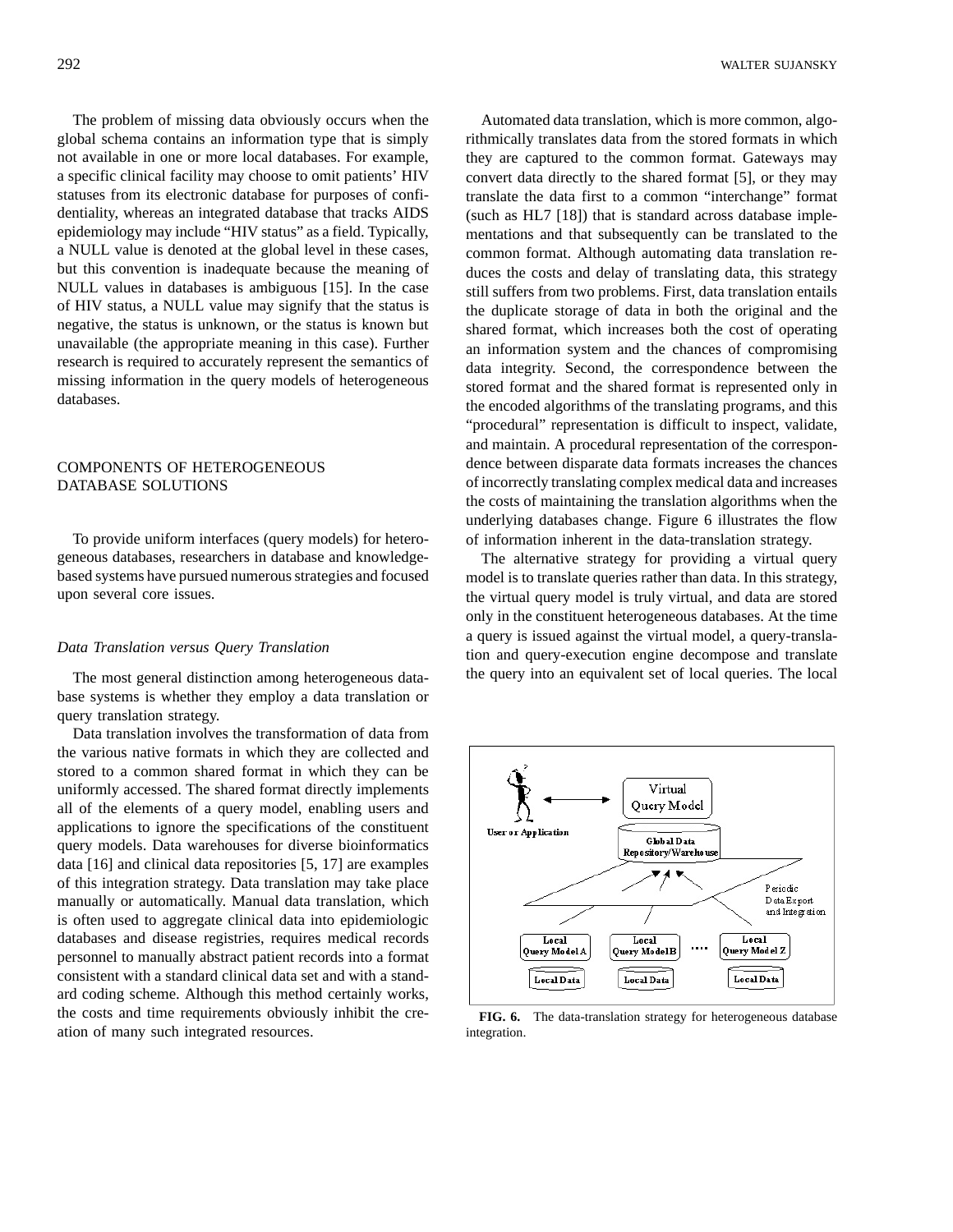queries are executed directly against the constituent data- they provide more powerful abstractions for the specification

they entail additional performance overhead in the transfor- mental HDBS systems typically have used simple semantic mation and the remote execution of queries, that they are data models and set-oriented query languages, such as the significantly more difficult to implement, and that they are functional model and the DAPLEX query language [21] not feasible when data sources lack ad hoc query interfaces. and the entity–relationship model and the GORDAS query Nevertheless, given that many applications require timely language [22]. Simple data models that represent "atomic" access to real-time data and many heterogeneous databases facts, such as entities and the relationships among entities, cannot be compelled to periodically export data to a shared are easier to translate to the more complex data models repository, the query-translation strategy is very valuable in that are implemented by constituent database systems. Setmany real-world settings. The same of the contract of the relational settings and the relational algebra, the relational algebra,

### *Global Data Models and Query Languages* CODASYL.

simple and abstract to represent the contents of various het-<br>SDMs include extended relational models [24, 28], hybrid erogeneous data models and a corresponding query language ER and functional models [29], and data models based on that can be used to formulate queries at an equally abstract semantic networks [30]. level. Semantic data models [19, 20] provide appropriately although much of this research has occurred in the data-<br>abstract conceptualizations of domain data that can serve as has community knowledge-based researchers hav abstract conceptualizations of domain data that can serve as base community, knowledge-based researchers have also<br>common modeling environments for disparately imple-<br>addressed the issue of global schemas for encapsulating mented databases. Although semantic data models (SDMs) heterogeneous system implementations. In the knowledge-<br>have been traditionally used for database design because hased literature these global concentualizations are o



bases, and the results are transmitted, transformed, and com- of database schemas than are supported by the relational, bined for presentation to the user or calling application. hierarchical, and network models, the abstract and expres-Figure 7 illustrates the flow of information inherent in the sive modeling constructs of SDMs also are well suited for query-translation strategy. the specification of global conceptual schemas that model The disadvantages of query-translation systems are that domain data in an implementation-independent way. Experiprovide greater potential for query decomposition and query optimization than record-at-a-time languages, such as

The best-known examples of SDMs are the entity– As shown by HDBS research, database interoperability relationship (ER) model [23], including numerous variations requires the use of a common data model that is sufficiently of it [24, 25], and the functional data model [2 of it  $[24, 25]$ , and the functional data model  $[26, 27]$ . Other

> addressed the issue of global schemas for encapsulating based literature, these global conceptualizations are often called "ontologies" or "domain terminologies" rather than global schemas. Ontologies define the object classes, relationships, functions, and object constants for some domain of discourse [31]. An ontology is similar to a query model in that both include the following components:

> 1. A formal abstract model for representing the properties of objects in a domain;

> 2. A definition of the objects classes and of the relations and functions that may be defined over the members of those classes in a particular domain (the schema component of a query model);

> 3. A specification of the object constants that may be members of the defined object classes (the format component of a query model).

If an ontology also includes a query language, then it is indeed equivalent to a query model. Given the similarities, it is instructive to consider certain findings from ontology research in considering the design of global schemas for FIG. 7. The query-translation strategy for heterogeneous data-<br>heterogeneous databases. Specifically, Gruber has specified base integration. a set of design criteria for ontologies that are intended to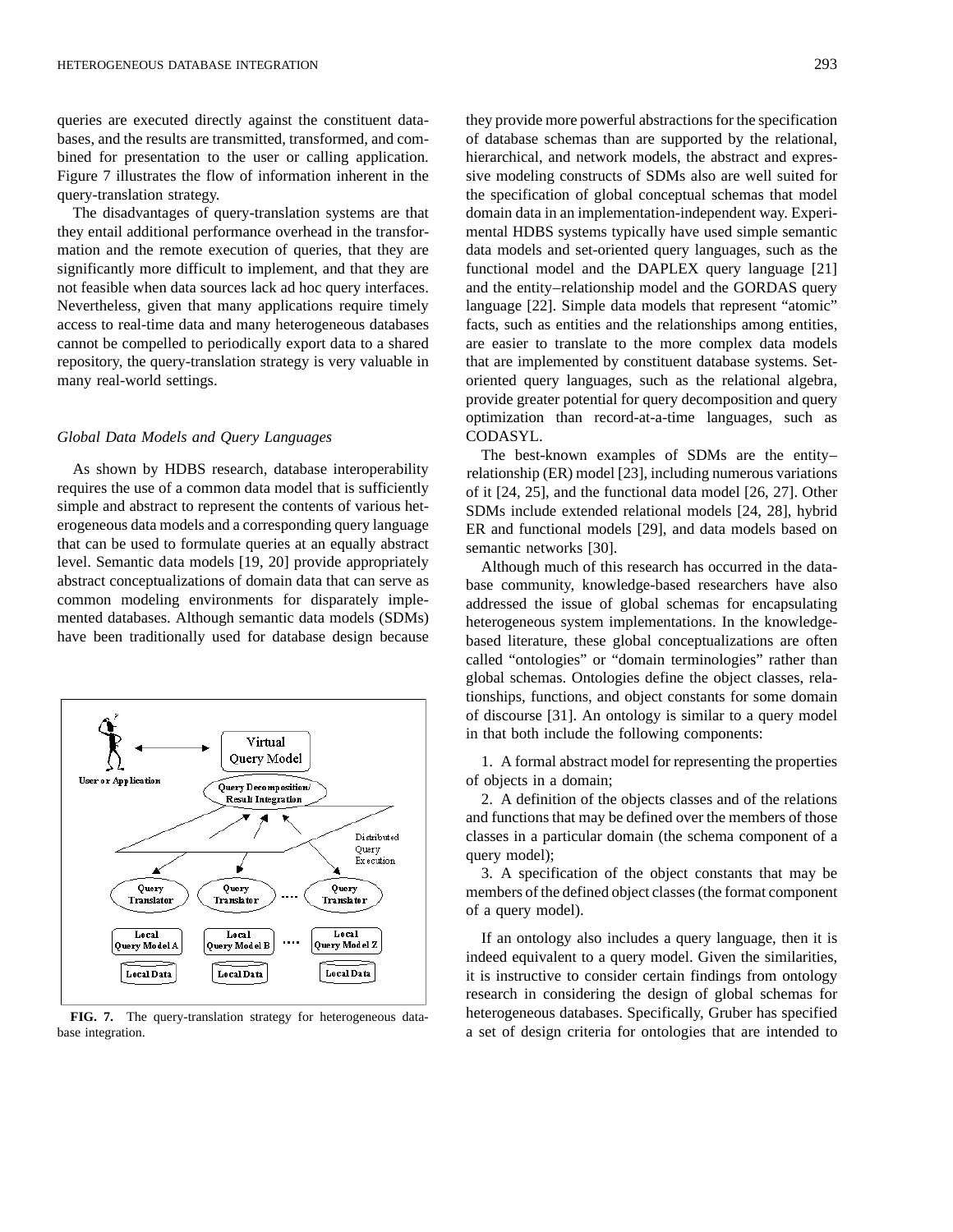tion [32]: strategy is effectively a hybrid of the data-translation and

tion of data modeling formalisms and the design of global bined to achieve maximum efficiency [6]. Also, procedural information schemas for heterogeneous databases. Indeed, mappings are more difficult to maintain when the underlying a number of heterogeneous database projects have used on- data sources change because actual programs must be moditology-specification languages borrowed from knowledge- fied and retested. based research to specifying global information schemas across data sources. The SIMS project [33], for example, *2. Query translation based on declarative mappings.* To uses the LOOM knowledge representation system to specify maximize the potential for optimization and minimize the a global schema in the transportation domain, whereas the costs of maintenance, a declarative representation of query-TAMBIS project [4] uses the GRAIL description logic to model mappings is preferred. A declarative representation specify a global schema for bioinformatics databases. specifies the *correspondence* between objects and operations

this method, the mappings between the conceptual database stored in the same local table. Also, declarative mappings schema and various underlying database implementations reduce the effort required to maintain the query-translation are represented as procedural functions or programs that mechanism when changes to the schemas and other elements physically import objects stored in underlying databases into of the underlying query models occur. This is a significant corresponding objects stored in the global environment, concern in the practical operations of heterogeneous database where they may be manipulated further as part of query systems because autonomous changes to the underlying dataprocessing. This approach characterizes the database-inte- bases are not infrequent. The disadvantage of declarative gration strategy of the Physician Workstation project at Hew- mappings is that they are less powerful in resolving querylett–Packard Laboratories [6], and the Kleisli query system model differences than procedural mappings, which can

support interoperability based on a shared conceptualiza- for integrating diverse bioinformatics resources [3]. This 1. Clarity. An ontology should effectively communicate the query-translation strategies: Procedural functions trans-<br>the intended semantics to humans who formulate queries or<br>the and import data from a stored format into t

Gruber's criteria provide a useful benchmark for the selec- functions that cannot be decomposed, reordered, and recom-

at the level of the global query model and objects and operations of the various constituent query models. The represen-*Query Translation* tation of the correspondence is (1) formally encoded such HDBS researchers pursuing the query-translation strategy<br>also have explored techniques to translate queries formulated<br>in a global data-manipulation language to equivalent queries<br>formulated<br>in a global data-manipulation l *1. Query translation based on procedural mappings.* In single query at the local level because both object types are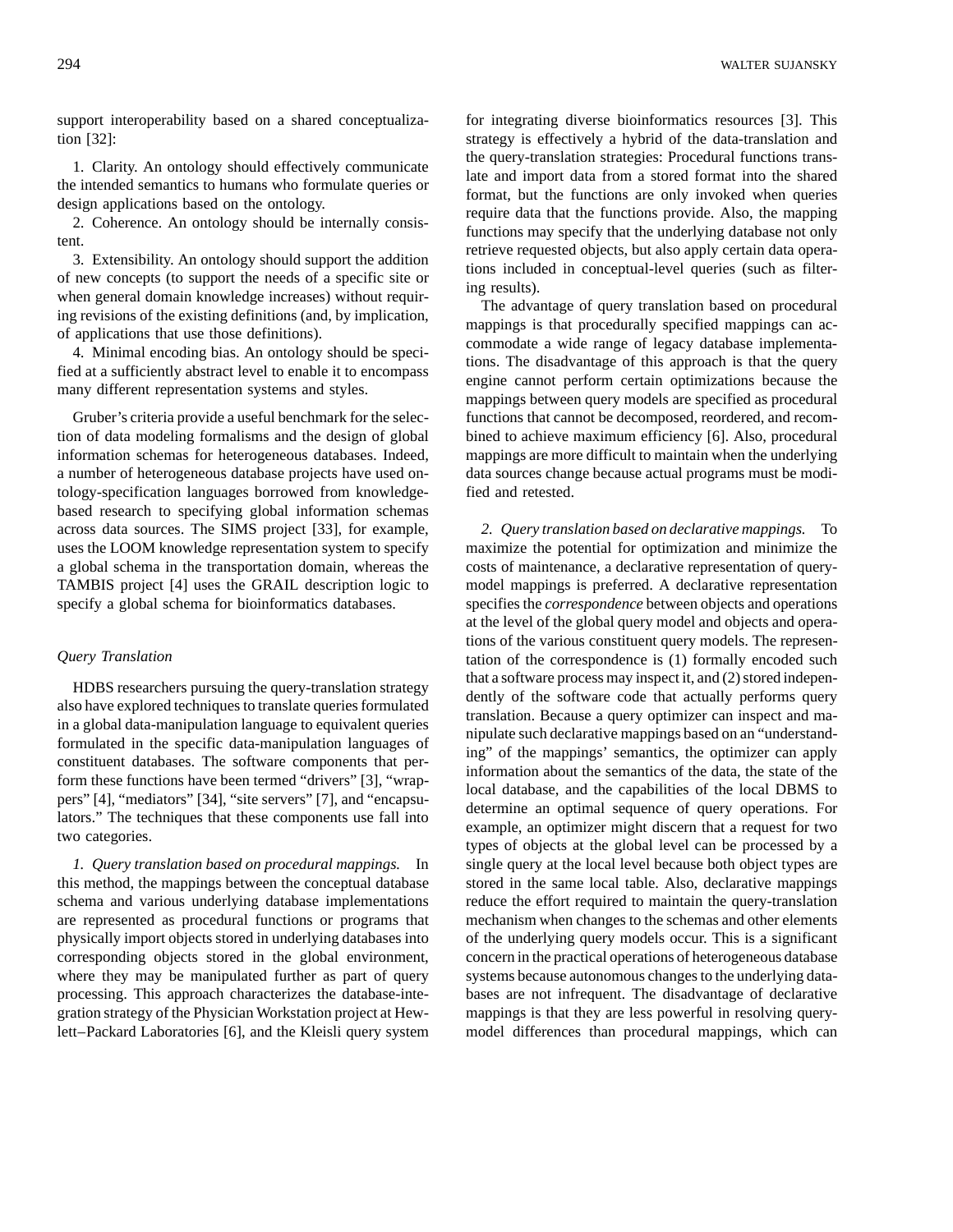bring the full power of Turing-complete programming lan- repositories that aggregate information from ancillary sysguages to bear on the transformations required to resolve tems in hospital settings, and (3) database abstractions that complex query-model differences. Indeed, most query-trans- insulate clinical decision-support applications from heterolation systems based on declarative mappings also provide geneous database implementations at various healthcare inthe capability to introduce procedural functions to resolve stitutions. the thorniest query-model mismatches.

Although query translation based on declarative mappings is less common than that based on procedural mappings, *Molecular Biology* there are several systems that employ this method. The TransFER system [11] uses an extended version of the rela- The vast and complex compendium of molecular biology tional algebra to encode query-model mappings between a knowledge is available today in electronic databases, often<br>semantic data model and various relational database imple-<br>accessible via the internet. These databases st semantic data model and various relational database implementations. A translation engine applies the mappings (via quences (GenBank, GDB), protein sequences (Swiss-Prot), an attribute grammar) to transform global queries to equiva- protein 3D structures (PDB), gene mutations (OMIM), enlent local SQL queries. A formal evaluation of this technique zyme activity (ENZYME), and many other types of informademonstrated that it provides significant power in mapping tion [36]. The ready availability of these data has undoubtto a large variety of relational database implementations and edly accelerated the pursuit of basic research, the study of allows extensive optimizations to improve the performance diseases, and the development of new medications. However, of the resulting local queries [35]. The Object Protocol because these databases were developed independently and Model multidatabase query system [2] also uses declarative are managed autonomously, they are highly heterogeneous, mappings stored in a "metadata file" to translate queries difficult to cross-reference, and ill-suited to processing openspecified against an object-oriented semantic data model to ended queries [37]. This heterogeneity limits the ability of SQL queries against heterogeneous relational databases. molecular biologists to answer ad hoc queries involving Both of these systems translate queries by applying transfor- multiple databases, such as "return all mammalian gene mations to the syntax trees of the global queries to generate sequences for proteins identified as being involved in intraone or more equivalent local queries. The knowledge-base cellular signal transduction." community has also implemented systems in which query- Researchers are pursuing several avenues to overcome model mappings are specified declaratively using descrip- these limitations. Some projects have implemented data tion logics. Query translation is performed in these systems warehouses that physically aggregate and integrate heterogevia rule-based inference over the mappings [33]. The disad- neous data sources within a single database management vantage of rule-based techniques relative to tree-transforma- system [14]. This data-translation approach provides exceltion methods is that rule-based translation entails a heuristic lent query response time, but may encounter limitations as search of the space of possible transformations, with possible the number and size of molecular biology databases grow backtracking. Tree transformations, conversely, support the and the maintenance challenges of uploading local updates deterministic modeling of transformation rules (in attribute increase in complexity [38]. grammars, for example), such that the rules are applied in Other researchers are pursuing the query-translation apa predetermined sequence, which avoids costly heuristic proach and providing uniform query models to physically search and backtracking. The Bio-Kleisli project [3] uses a distributed data sources. The Bio-Kleisli project [3] uses a

have commanded the attention of medical informatics re- underlying data sources. The Object Protocol Model (OPM) searchers in recent years. Notable among these are (1) sys-<br>system [2] defines an object-oriented semantic data model tems that provide molecular biologists seamless access to to encapsulate multiple data sources and applies declarative the growing number of bioinformatics databases, (2) clinical mappings and formal query-translation techniques to process

powerful functional language to specify procedural mappings among query models and to integrate heterogeneous query results. This project is notable in that it has success-NOTABLE HETEROGENEOUS DATABASE fully implemented several "impossible" queries, as posed in SYSTEMS IN BIOMEDICINE an informatics summit of the human genome project in 1993 [39]. However, Bio-Kleisli does not provide a global schema of molecular biology data and, therefore, still requires users Several heterogeneous database integration challenges to know a great deal about the contents and structure of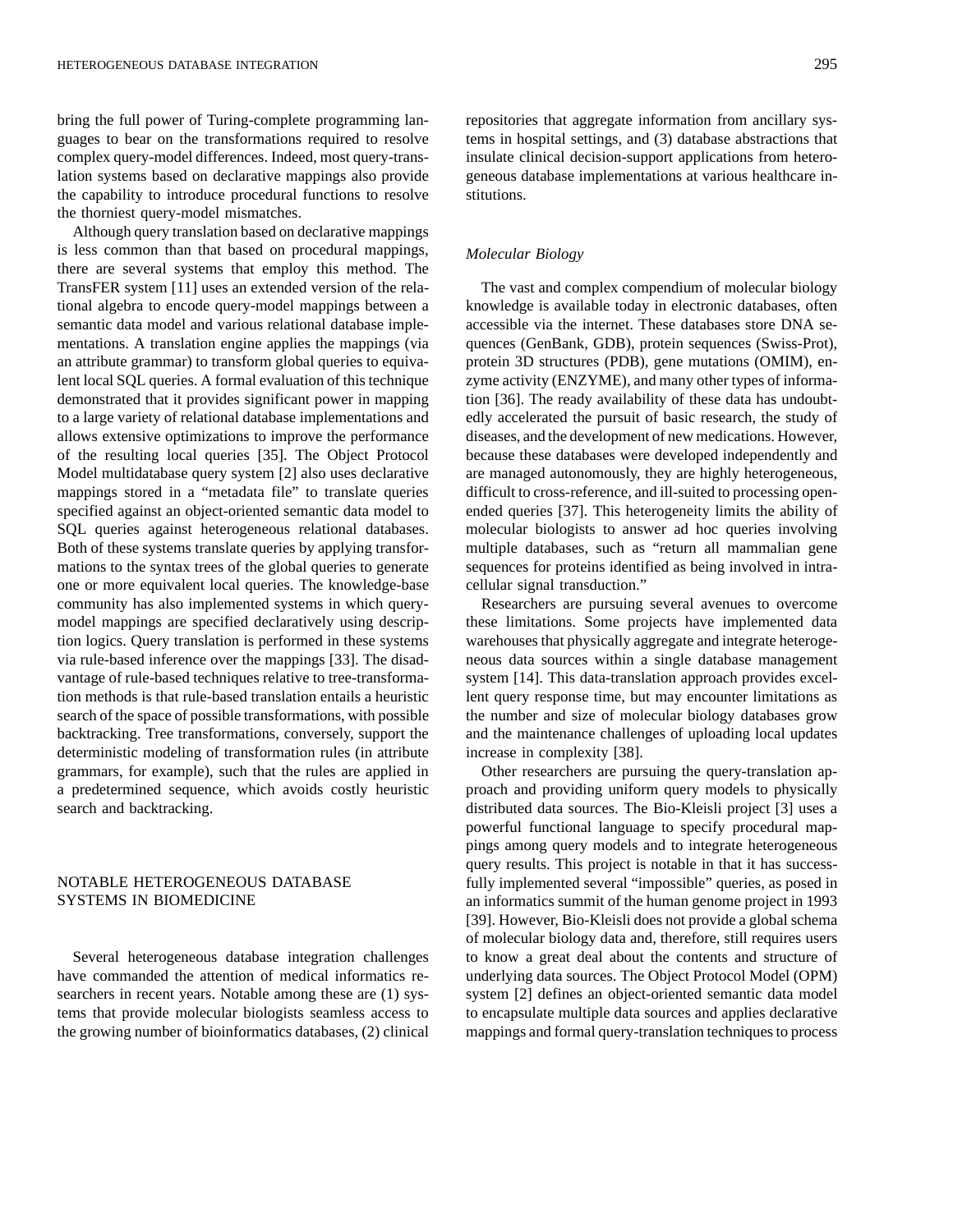multi-database queries. The formalisms of the OPM provide query-translation approach still provides more timely access more opportunities for query optimization, but are practically than the data-translation alternative). W3-EMRS [7] is a limited in that they require the specification of Object Proto- clinical-data integration project that dynamically integrates col subschemas for each participating information source, clinical information from departmental systems and displays which may be prohibitive. them in a web interface. The system defines a global schema

the field of databases and programming languages, the software module (the "agglutinator") that broadcasts queries TAMBIS project supports query formulation over diverse against this schema to all participating information systems. information sources by applying knowledge-based tech- A "site server" at each of these systems translates the queries niques [4]. These techniques include the specification of a to the local data-manipulation language, executes the queglobal ontology for molecular biology using description ries, and transmits the results back to the agglutinator. W3 logic [40], as well as the use of logical concept definition EMRS provided an effective web-based interface to heterofor specifying queries. These techniques are interesting in geneous data for clinicians, but is limited in that the site that they support an intuitive user interface for navigating servers only perform query translation for data objects that the global schema (ontology) and for graphically formulat- are predefined, limiting the ad hoc querying capabilities of ing queries. the system.

# *Application Portability Hospital Information Systems*

mation across various departments, which are difficult to cases. Examples include diagnostic systems, such as Mycin access separately or to integrate reliably. Clinical practice [42], and clinical event monitors, such as Medical Logic in hospitals could benefit greatly from the integration of Modules [43]. The emergence and expansion of clinical these information islands, but the heterogeneity of the depart- databases provide the potential for decision-support applicamental information sources often impedes this. Many efforts tions to access patient-specific data automatically. Because have been made to overcome this difficulty. the means by which data are represented and retrieved vary

ment of a physically separate database that aggregates data applications that automatically access patient data currently from the various departmental systems and makes them cannot be shared easily among healthcare institutions, which available in a "clinical data repository" for online access, limits their widespread adoption. Sujansky developed a sysdecision support, and reporting. This data-translation strat-<br>tem called TransFER [11] that provides decision-support egy has historically required hospitals to laboriously con- applications with a uniform interface to clinical data stored struct and painstakingly maintain custom interfaces for each in heterogeneous relational databases and facilitates the shardepartmental system [5]. Increasingly, the HL7 messaging ing of such applications across institutions. standard is used to simplify the creation and maintenance The TransFER methodology supports the definition of a of such interfaces [41]. However, either data-translation ap- global reference schema of clinical information against proach suffers from the limitation that data are not available which applications may formulate requests for clinical data. in the global repository until they are physically updated The reference schema is specified using a semantic data from the departmental systems, a significant limitation for model ("FER") that is a hybrid of the functional data model certain clinical applications. and the entity–relationship data model. The data model in-

pursued the query-translation approach to provide real-time mapping language, based on the relational algebra, which access to data in ancillary systems. The Physician Worksta- allows database administrators to specify the correspondence tion project [6] defines an object-oriented reference schema between the global reference schema and the local relational and translates high-level queries specified against this database at their site. A translating compiler at each site schema to operations against the underlying databases. The uses the encoded mappings to translate automatically queries procedural mappings used in this translation process, how- that are specified against the global schema to semantically ever, limit the opportunity for query optimization, a disad- equivalent queries that can be executed by the local relavantage in real-time clinical environments (although this tional database.

Whereas these systems primarily apply techniques from called the "Common Medical Record" and implements a

Decision-support applications in medicine require patient-Hospitals are notorious for containing "islands" of infor- specific data to provide advice in the context of clinical Most hospital data-integration efforts entail the develop- widely among clinical databases, however, decision-support

A few integration efforts in hospital environments have cludes a declarative query language ("Refer") and a formal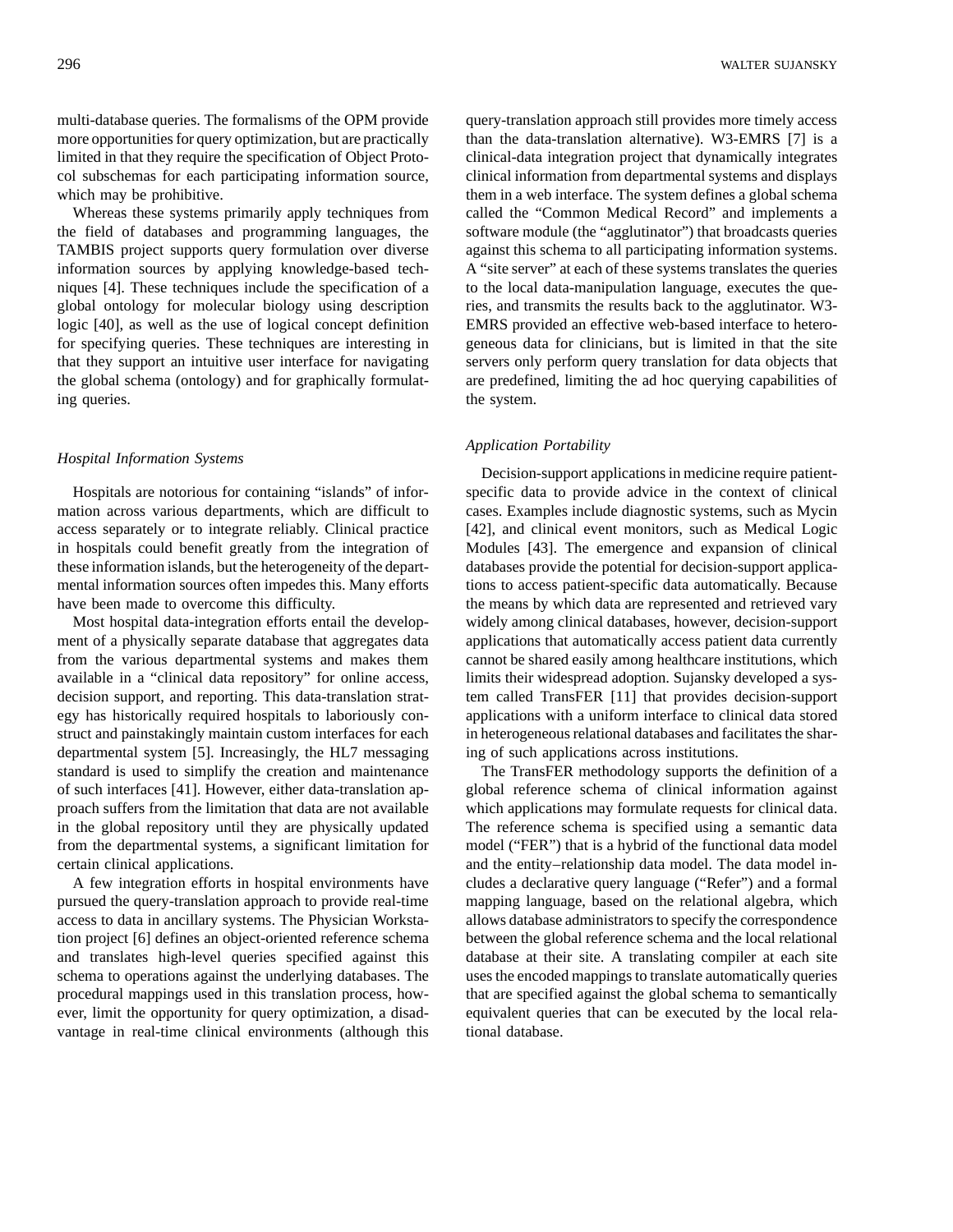TransFER methodology, which entailed mapping a reference<br>
schema of patient data to three distinct clinical databases<br>
[35]. The evaluation demonstrated that (1) the FER data<br>
model and Refer query language are well-suited is effective at mapping FER schemas to heterogeneous rela-<br>sources using an ontology. In: Bornberg-Bauer E, De Beuckelaer tional database schemas, and (3) the translating compiler is A, Kummer U, Rost U, editors. Workshop on Computation of canable of correctly translating Refer queries to equivalent Biochemical Pathways and Genetic Networks, capable of correctly translating Refer queries to equivalent<br>
SQL queries. The primary shortcoming of the TransFER<br>
Lab (EML), August 1999; 83–8.<br>
5. Marrs KA, Steib SA, Abrams CA, Kahn MG. Unifying Heteroge-<br>
5. Marrs KA, approach is that automatically generated query translations<br>result in less efficient queries than manually generated trans-<br>lations, but query optimization enhancements based on the<br>lations in Medical Care. New York: McGra formal properties of the mapping language hold promise for 6. Annevelink J, Young CY, T. P.C. Heterogeneous database integra-<br>eliminating the difference.

portant problem in biomedicine. The decentralized nature formatics Association Fall Meeting 1994; 325–31. of our scientific communities and healthcare systems has 9. Sheth AP, Larson JA. Federated database systems for managing created a sea of valuable but incompatible electronic data- distributed, heterogeneous, and autonomous databases. ACM bases. These databases are highly heterogeneous with respect Comput Surv 1990; 22(3):183-236. 10. Karp PD. A strategy for database interoperation. J Comput Biol data coherence they employ the uncertainty control and the culture of the strategy for database interoperation. J Comput Biol data coherence they employ th data schemas they specify, the query languages they support,<br>and the terminologies they recognize Specifically the yeri 11. Sujansky W. A formal model for bridging heterogenous databases and the terminologies they recognize. Specifically, the vari-<br>
ous forms of representational heterogeneity across these da-<br>
tabases frustrate efforts to integrate them. Heterogeneous<br>
databases frustrate efforts to integr database systems attempt to unify these disparate databases<br>by providing uniform conceptual schemas that resolve repre-<br>sentational heterogeneities, and by providing querying capa-<br>sentational heterogeneities, and by provi bilities that aggregate distributed data (through data-trans-<br>14. Sweeny L. Guaranteeing anonymity when sharing medical data, lation or query-translation techniques). Although most the Datafly system. Proceedings American Medical Informatics heterogeneous database systems in biomedicine are in the Association, Fall Symposium: Hanley & Belfus, 1997. research stages, these technologies hold promise for bringing 15. Date CJ. Three-valued logic and the real world. InfoDB, Winthe voluminous, widespread, and varied data that now exist ter, 1989. together to satisfy our thirst for information. 16. Ritter O, *et al.* Prototype implementation of the integrated genomic

1. Ohno-Machado L, Boxwala AA, Ehresman J, Smith DN, Greenes RA. A virtual repository approach to clinical and utilization studies: 19. Hull R, King R. Semantic database modeling: survey, applications, application in mammoranhy as alternative to a national database and research issu application in mammography as alternative to a national database. In: Proceedings American Medical Informatics Association Fall 20. Peckham J, Maryanski F. Semantic data models. ACM Comput Meeting: Hanley & Belfus, 1997; 369–73. Surv 1988; 20(3):153–89.

- Sujansky evaluated a prototype implementation of the 2. Chen IA, Kosky A, Markowitz VM, Szeto E. OPM\*QS: the object-<br>
protocol model multidatabase query system. Technical Report
	-
	-
	-
	- tion in a physician workstation. In: Clayton PD, editor. Proceedings of the Fifteenth Symposium on Computer Applications in Medical Care. New York: McGraw-Hill, 1992; 368–72.
- 7. van Wingerde FJ, *et al.* Using HL7 and the World Wide Web for unifying patient data from remote databases. Proceedings Ameri- SUMMARY can Medical Informatics Association Fall Meeting: Hanley & Belfus. 1996; 643–7.
	- 8. Sujansky W, Altman R. Toward a standard query model for sharing Heterogeneous database integration is a difficult but im-<br>
	<sup>8.</sup> Sujansky W, Altman R. Toward a standard query model for sharing decision-support applicatio
		-
		-
		-
		-
		-
		-
		-
		- database. Comput Biomed Res 1994; 27:97–115.
		- 17. Johnson SB. Generic data modeling for clinical repositories. J Am Med Inform Assoc 1996; 3(5):328–39.
- REFERENCES 18. Rishel W. Pragmatic considerations in the design of the HL7 protocol. In: Kingsland LC, editor. Proceedings of the Thirteenth Symposium on Computer Applications in Medical Care; IEEE
	-
	-